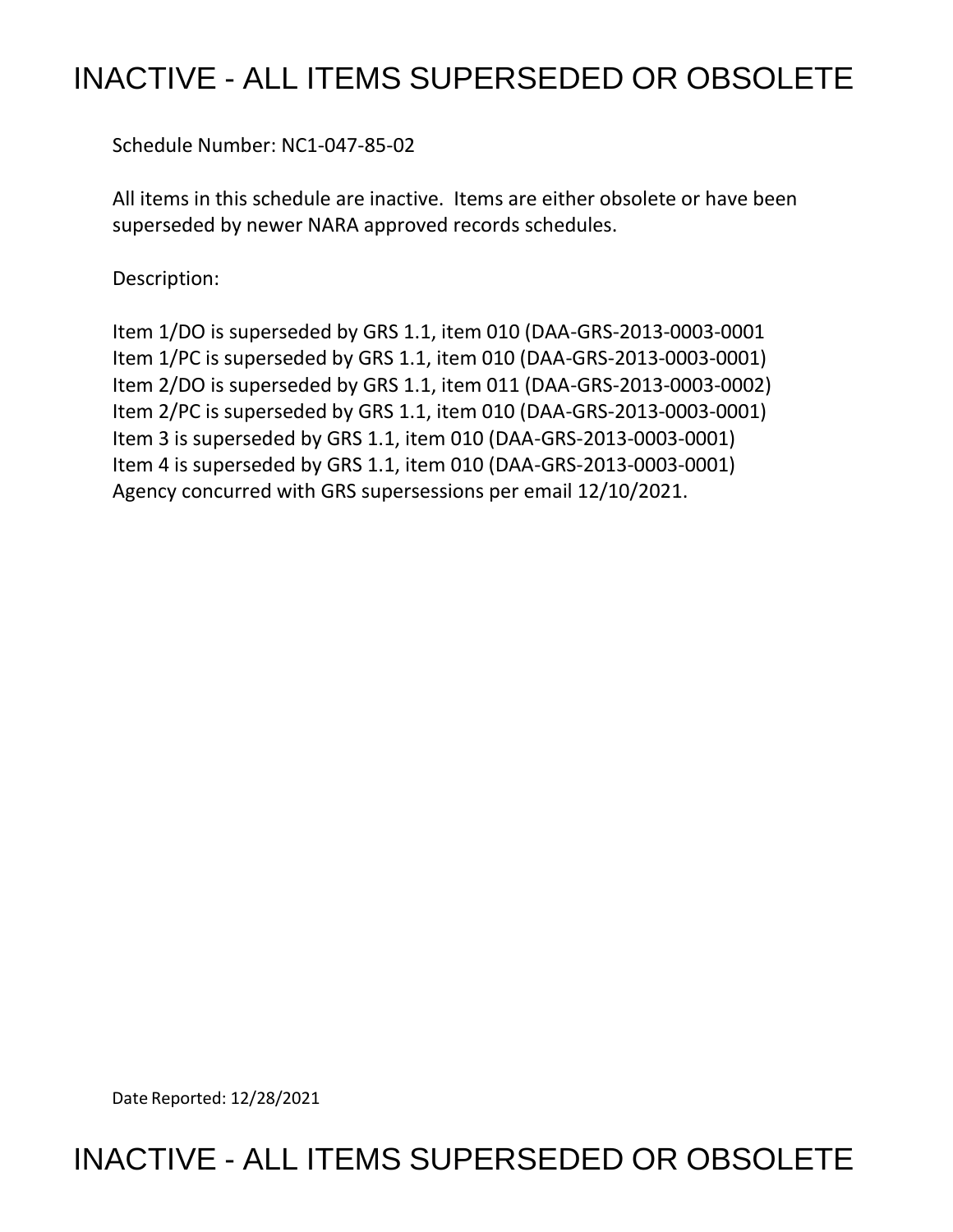| 55A                 | <b>REQUEST FOR RECORD:</b><br><b>ISPOSITION AUTHORITY</b><br>'(See Instructions on reverse)                                                                                                                                                                                                                                                                                                                                                                                                                                                                                                                                                                                                                                                                                            |           | JOB NO                                                                                                                               | LEAVE BLANK                                                                                                |                            |
|---------------------|----------------------------------------------------------------------------------------------------------------------------------------------------------------------------------------------------------------------------------------------------------------------------------------------------------------------------------------------------------------------------------------------------------------------------------------------------------------------------------------------------------------------------------------------------------------------------------------------------------------------------------------------------------------------------------------------------------------------------------------------------------------------------------------|-----------|--------------------------------------------------------------------------------------------------------------------------------------|------------------------------------------------------------------------------------------------------------|----------------------------|
|                     | TO GENERAL SERVICES ADMINISTRATION,<br>NATIONAL ARCHIVES AND RECORDS SERVICE, WASHINGTON, DC 20408                                                                                                                                                                                                                                                                                                                                                                                                                                                                                                                                                                                                                                                                                     |           | NC1-47-85-2                                                                                                                          |                                                                                                            |                            |
|                     | 1 FROM (AGENCY OR ESTABLISHMENT)                                                                                                                                                                                                                                                                                                                                                                                                                                                                                                                                                                                                                                                                                                                                                       |           | DATE RECEIVED<br>$11 - 27 - 84$                                                                                                      |                                                                                                            |                            |
| HHS                 |                                                                                                                                                                                                                                                                                                                                                                                                                                                                                                                                                                                                                                                                                                                                                                                        |           |                                                                                                                                      | NOTIFICATION TO AGENCY                                                                                     |                            |
| 2 MAJOR SUBDIVISION |                                                                                                                                                                                                                                                                                                                                                                                                                                                                                                                                                                                                                                                                                                                                                                                        |           | In accordance with the provisions of 44 U S C 3303a the disposal re-                                                                 |                                                                                                            |                            |
| <b>SSA</b>          | 3 MINOR SUBDIVISION Office of Field Operations                                                                                                                                                                                                                                                                                                                                                                                                                                                                                                                                                                                                                                                                                                                                         |           | quest, including amendments, is approved except for items that may<br>be stamped "disposal not approved" or "withdrawn" in column 10 |                                                                                                            |                            |
|                     | Office of Central Operations                                                                                                                                                                                                                                                                                                                                                                                                                                                                                                                                                                                                                                                                                                                                                           |           |                                                                                                                                      |                                                                                                            |                            |
|                     | 4 NAME OF PERSON WITH WHOM TO CONFER                                                                                                                                                                                                                                                                                                                                                                                                                                                                                                                                                                                                                                                                                                                                                   | 5 TEL EXT |                                                                                                                                      |                                                                                                            |                            |
|                     | Olyn B. Thomas                                                                                                                                                                                                                                                                                                                                                                                                                                                                                                                                                                                                                                                                                                                                                                         | 594-5770  |                                                                                                                                      |                                                                                                            |                            |
|                     | this agency or will not be needed after the retention periods specified.<br>A Request for immediate disposal.<br><b>B</b> Request for disposal after a specified period of time or request for permanent<br>retention.                                                                                                                                                                                                                                                                                                                                                                                                                                                                                                                                                                 |           |                                                                                                                                      |                                                                                                            |                            |
| <b>C DATE</b>       | D. SIGNATURE OF AGENCY REPRESENTATIVE                                                                                                                                                                                                                                                                                                                                                                                                                                                                                                                                                                                                                                                                                                                                                  | E. TITLE  |                                                                                                                                      |                                                                                                            |                            |
| 9/13/84             | $\mathcal{A}$<br>Dr: George E. Deal                                                                                                                                                                                                                                                                                                                                                                                                                                                                                                                                                                                                                                                                                                                                                    |           | Department Records Management Officer                                                                                                |                                                                                                            |                            |
| 7<br><b>ITEM NO</b> | 8. DESCRIPTION OF ITEM<br>(With Inclusive Dates or Retention Periods)                                                                                                                                                                                                                                                                                                                                                                                                                                                                                                                                                                                                                                                                                                                  |           |                                                                                                                                      | 9.<br>SAMPLE OR<br><b>JOB NO</b>                                                                           | 10.<br><b>ACTION TAKEN</b> |
|                     | Records Retention Schedule<br>for Receipt and Transmittal Forms<br>1.<br>Form SSA-1395-BK, Receipt and Transmittal<br>Form<br>This form is given by district office (DO)<br>personnel to the public in receipt of cash,<br>checks and money orders. The monies may be<br>reimbursements for overpayments, returned<br>Government checks or medical premium<br>remittances. Receipted copies are verified<br>by DO personnel that the monies have been<br>received by the processing centers (PCs)<br>and other intended offices, such as the<br>Department of Treasury's returned check<br>facility. The PC credits monies to the<br>proper account. The front cover is signed<br>as acknowledgement of receipt of the book<br>and is returned when the book is returned<br>to issuer. |           |                                                                                                                                      | $N_c - 174 - 176$                                                                                          |                            |
|                     | MASS DATA CHANGE SHEET NOT REQUIRED                                                                                                                                                                                                                                                                                                                                                                                                                                                                                                                                                                                                                                                                                                                                                    |           |                                                                                                                                      | <b>STANDARD FORM 115</b><br>Revised April, 1975<br><b>Prescribed by General Services</b><br>Administration | 4 stems                    |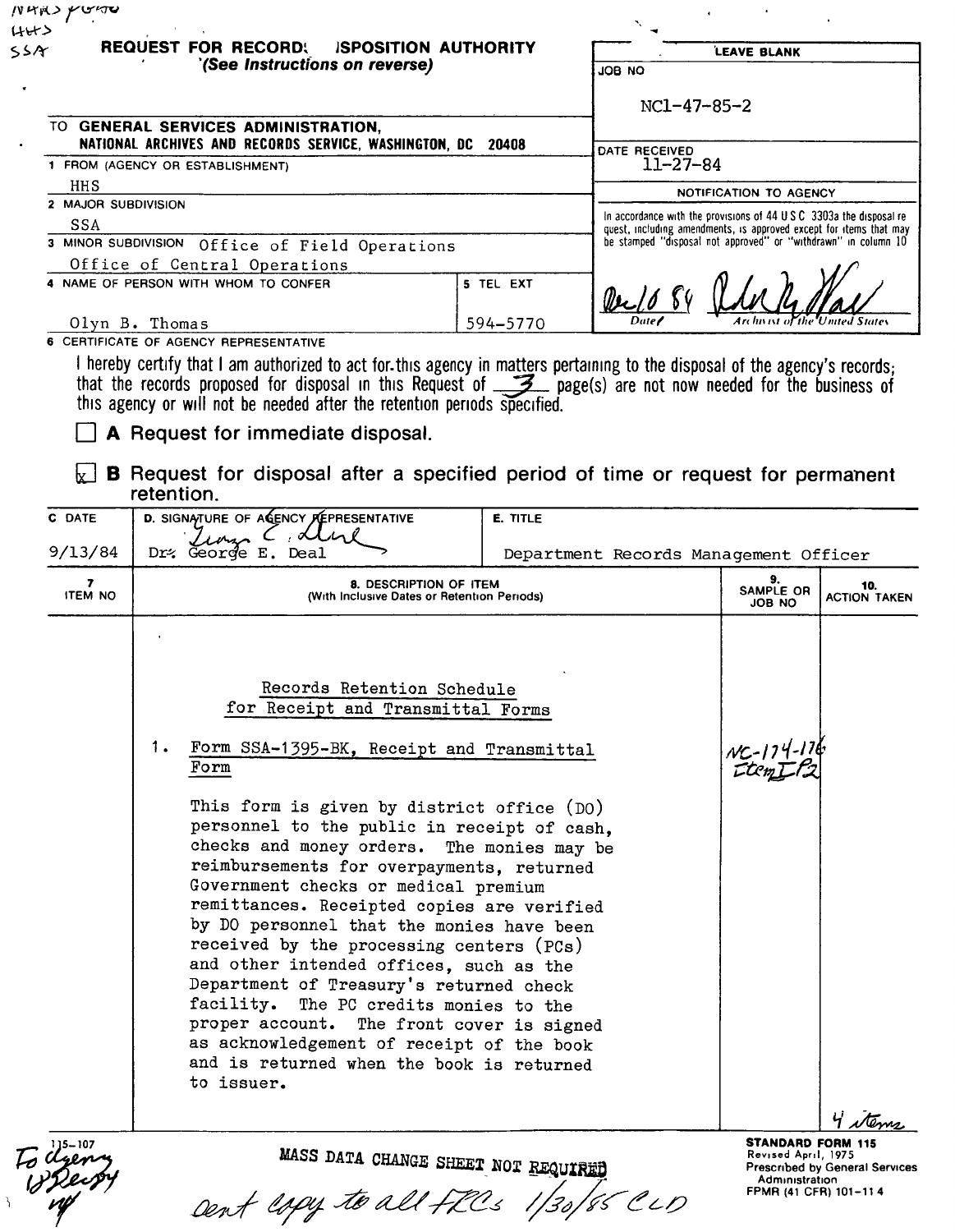| <b>Request for Records Disposition Authority-Continuation</b> |    |                                                                                                                                                                                                                                                                                                                                                                                                                                                                                                                                                                                                                                                                                                   |        |                          |                           |
|---------------------------------------------------------------|----|---------------------------------------------------------------------------------------------------------------------------------------------------------------------------------------------------------------------------------------------------------------------------------------------------------------------------------------------------------------------------------------------------------------------------------------------------------------------------------------------------------------------------------------------------------------------------------------------------------------------------------------------------------------------------------------------------|--------|--------------------------|---------------------------|
| 7<br><b>ITEM NO</b>                                           |    | 8 DESCRIPTION OF ITEM<br>(With Inclusive Dates or Retention Periods)                                                                                                                                                                                                                                                                                                                                                                                                                                                                                                                                                                                                                              |        | 9<br>SAMPLE OR<br>JOB NO | 10<br><b>ACTION TAKEN</b> |
|                                                               | 2. | Retention:<br>DO<br>Transfer form SSA-1395-BK to the Federal<br>Records Center (FRC) 1 year after<br>verification of receipt of monies. Destroy<br>after a total of 6 years 3 months. Destroy<br>acknowledgement receipt 6 years 3 months<br>after return to employee.<br>$_{\rm PC}$<br>Transfer to FRC 1 year after close of<br>fiscal year in which received. Destroy<br>after a total of 6 years 3 months.<br>Form SSA-414, Refund Transmittal Register<br>This form accompanies form SSA-1395-BK and<br>associated monies to the PC. It is used as<br>a further check that all monies received by<br>DO personnel are credited to SSA. A copy<br>of the form is returned by the PC to the DO | JOB NO |                          | PAGE OF                   |
|                                                               |    | with an original signature denoting<br>receipt. It is used to verify that all<br>items received by the DO were sent to the<br>PC and were received. The PC posts the<br>monies to the proper accounts. The monies<br>are deposited to SSA's account in the<br>Federal Reserve Bank. The original copy of<br>the form is used in fraud investigations<br>and is also subject to General Accounting                                                                                                                                                                                                                                                                                                 |        |                          |                           |
|                                                               |    | Office audit.<br>Retention:                                                                                                                                                                                                                                                                                                                                                                                                                                                                                                                                                                                                                                                                       |        |                          |                           |
|                                                               |    | DO                                                                                                                                                                                                                                                                                                                                                                                                                                                                                                                                                                                                                                                                                                |        |                          |                           |
|                                                               |    | Destroy 1 year after verification of PC<br>receipt of monies.                                                                                                                                                                                                                                                                                                                                                                                                                                                                                                                                                                                                                                     |        |                          |                           |
|                                                               |    | $\underline{PC}$                                                                                                                                                                                                                                                                                                                                                                                                                                                                                                                                                                                                                                                                                  |        |                          |                           |
|                                                               |    | Transfer to FRC 1 year after close of<br>fiscal year in which received. Destroy<br>after a total of 6 years 3 months.                                                                                                                                                                                                                                                                                                                                                                                                                                                                                                                                                                             |        |                          |                           |
|                                                               |    |                                                                                                                                                                                                                                                                                                                                                                                                                                                                                                                                                                                                                                                                                                   |        |                          |                           |

 $\hat{\boldsymbol{\epsilon}}$ 

 $_\mathrm{r}$ 

 $\label{eq:2} \frac{1}{\gamma} \frac{1}{\gamma} \frac{d\gamma}{d\gamma} \frac{d\gamma}{d\gamma} = \frac{1}{\gamma} \frac{d\gamma}{d\gamma}$ 

 $\pmb{\cdot}$ 

Four copies, including original, to be submitted to the National Archives